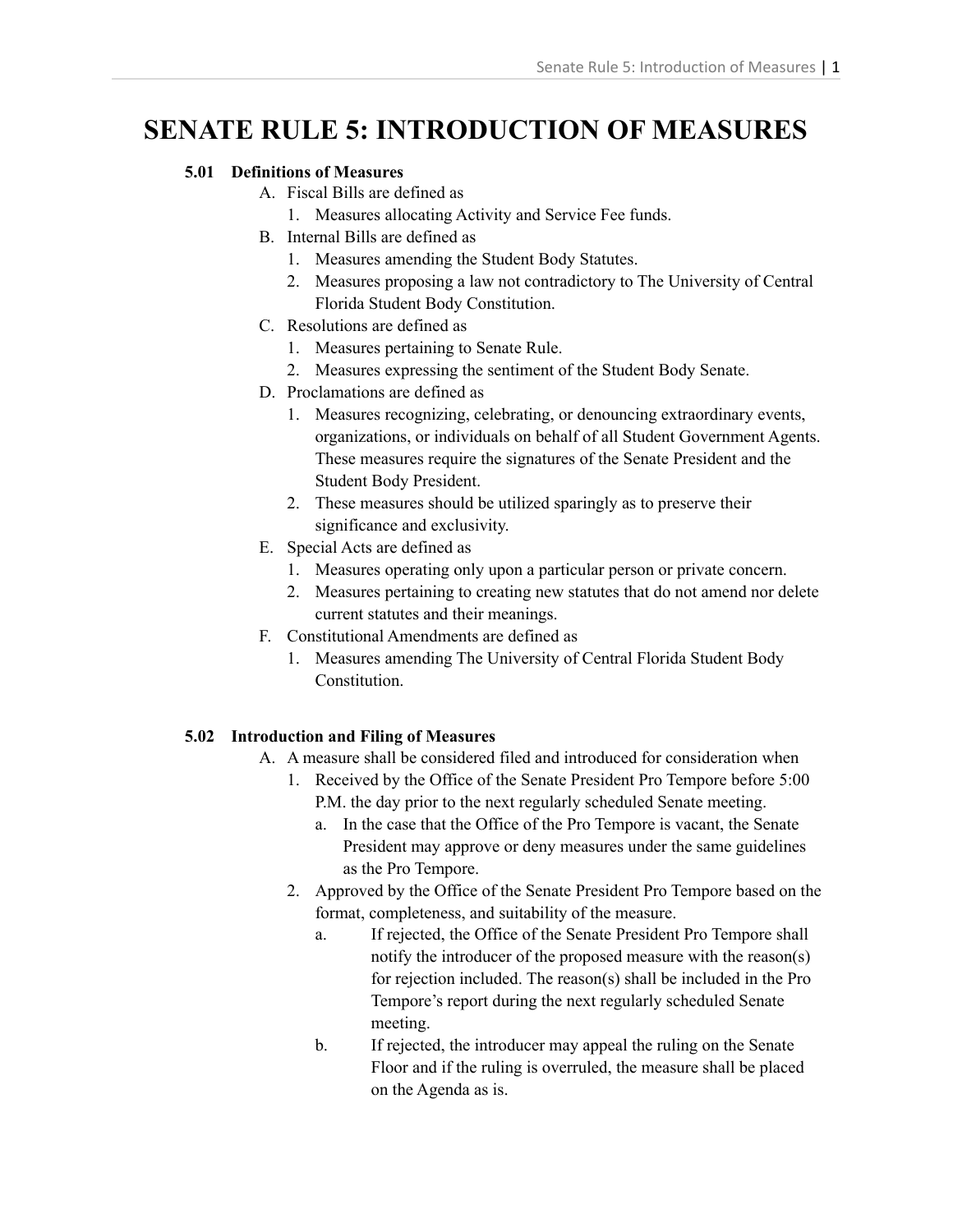- c. Should a measure be neither approved nor rejected within five (5) academic days after it has been received by the Office of the Senate President Pro Tempore, it will be considered approved.
- 3. Sent to the Senate Graduate Assistant by the Office of the Pro Tempore or by the introducer of the measure following favorable committee action or approval from the Office of the Senate President Pro Tempore.
	- a. If there is no Senate Graduate Assistant, then the measures may be sent to the Senate President to be placed on the agenda.
	- b. Measures may be adopted in committee if the Office of the Senate President Pro Tempore is notified in writing prior to the start of the committee meeting or caucus.
- B. Measures may be adopted in committee if the office of the Senate Pro tempore is notified in writing prior to the start of the committee meeting or caucus.
- C. The introducer shall have full responsibility for typographical or technical errors in the completed form after being introduced in Senate Meeting and before the measure is seen in committee.
- D. The Senate Graduate Assistant shall be responsible for providing a final, corrected copy of a Bill allocating money to the Student Government Accountant no later than three (3) academic days following the required signatures of the Student Body President and Vice President of Student Development and Enrollment Services or designee.

#### **5.03 Procedure and Reading of Measures**

- A. Measures shall be placed on First Reading when brought before the Student Body Senate for the first time.
	- 1. First Reading shall serve as a period of initial introduction.
	- 2. Measures shall be remanded to committee(s) for consideration.
- B. Measures shall be placed on Second Reading when reported out of committee.
	- 1. Second Reading shall serve as a period of opening debate and amendment.
	- 2. Measures may be amended by a majority vote of the Student Body Senate.
- C. Measures shall be placed on Third Reading for final debate, unless it has been postponed indefinitely on Second Reading.
	- 1. The amendment of measures on Third Reading shall require a two-thirds (2/3) vote of the Student Body Senate.
	- 2. A Student Body Senator may move that a measure be placed on Second Reading, and it shall require a two-thirds (2/3) vote of the Student Body Senate.
- D. A measure introduced by a committee shall be placed on Second Reading, unless the measure is outside the jurisdiction of the introducing committee.
- E. Proclamations shall not be placed on Third Reading. Second Reading will serve as the final debate and amendment of these measures.